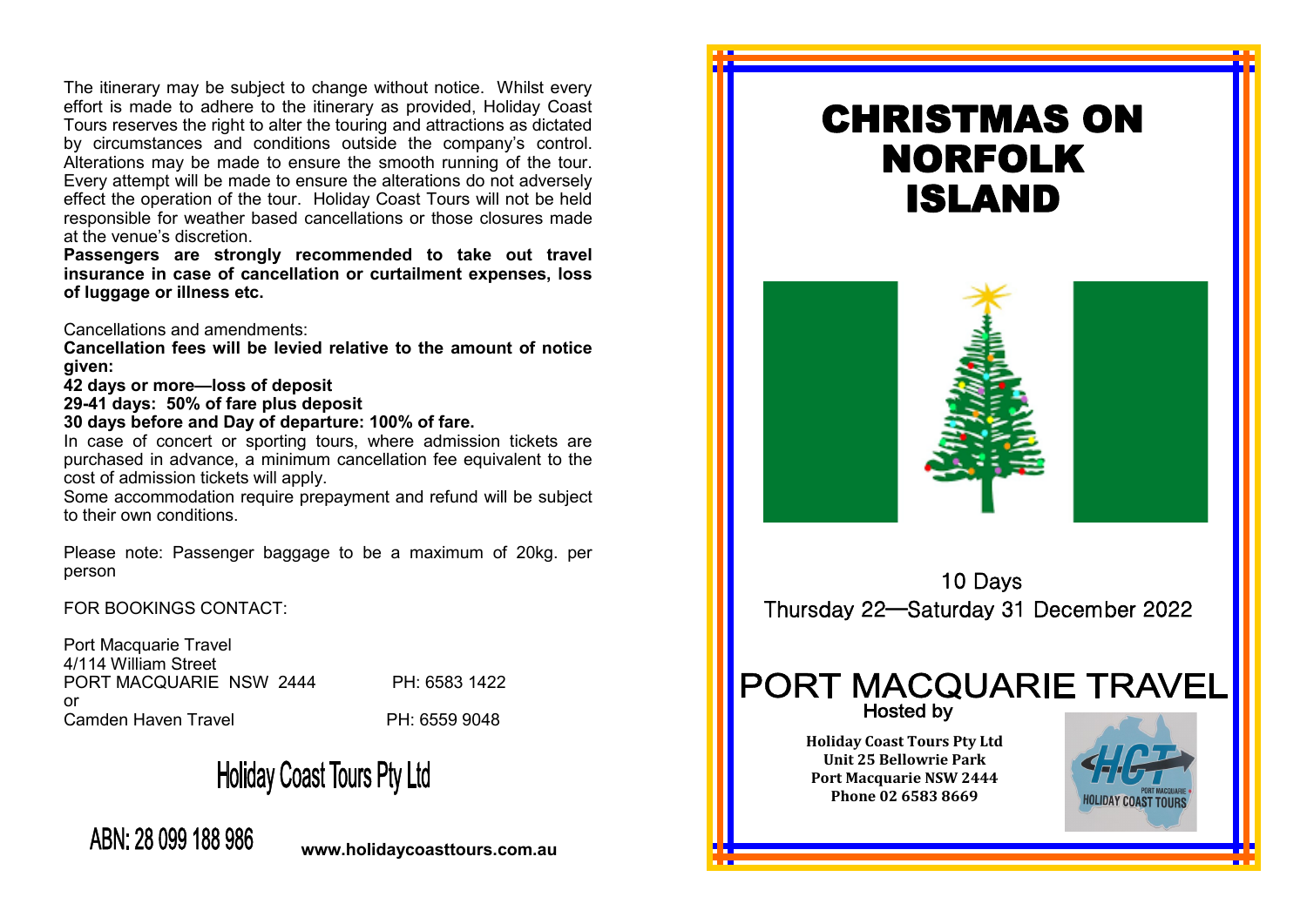### **Holiday Coast Tours 10 Day Norfolk Island Christmas Tour Thursday 22 December – Saturday 31 December 2022**



**Be immersed in the warm embrace of local living and discover the rich heritage of the landscape from steep ocean clifftops and patches of sub -tropical rainforest set amongst convict ruins and the famous Norfolk Pines**

#### **Day 1: HOME – SYDNEY Thu 22 Dec (D)**

Welcome to a Norfolk Island adventure with Holiday Coast Tours, celebrating Christmas with a difference. We depart the Port Macquarie Coach Terminal at 9.00am with comfort & lunch stops en -route. We overnight near Sydney airport in preparation for our onward journey in the morning.

Lunch at own cost | Dinner in hotel CKS Sydney Airport Hotel (02 9556 1555)

# **Day 2: SYDNEY TO NORFOLK ISLAND Fri 23 Dec (BD)**

Arriving at the international terminal after breakfast, we are ready to board our flight across to **Norfolk Island**. A short while later, the iconic pine trees and green hills of Norfolk Island will come into view from our window and our anticipation will begin to build. A representative from **Baunti Tours** will be there to welcome us to the island and see us to our accommodation at the **South Pacific Resort**. The resort is set in lush subtropical gardens with mountain and valley views. It is ideally located within the township of Burnt Pine so we don't have far to go to appreciate the shops when not on

COST: \$4595.00 per person (Based on twin/double share accommodation) Single Supplement \$750.00

A deposit of \$1000.00 per person is required upon booking with final payment being 25 October 2022

## TOUR INCLUSIONS:

Air-conditioned coach travel Economy flights Sydney – Norfolk and return

9 night's motel accommodation 8 cooked motel breakfasts plus 1 on tour 5 motel dinners plus 4 listed below Airport Meet and Greet by Baunti Tours, Norfolk Island Return Airport to Hotel transfers Discover Our World tour with Baunti Tours, Norfolk Island Glass Bottom Boat tour, Norfolk Island Return transfers & dinner on day 5 Colleen McCullough Home Tour with Baunti Tours, Norfolk Island A Taste of Norfolk Tour with Baunti Tours, Norfolk Island

Progressive Dinner with Baunti Tours, Norfolk Island Norfolk Today tour with Baunti Tours, Norfolk Island High Tea at Forresters Court including transfers, Norfolk Island Commandants Dinner with Baunti Tours, Norfolk Island Breakfast Bushwalk, with Baunti Tours, Norfolk Island Island Fish Fry with Baunti Tours, Norfolk Island Entry and transfers to Cyclorama, Norfolk Island .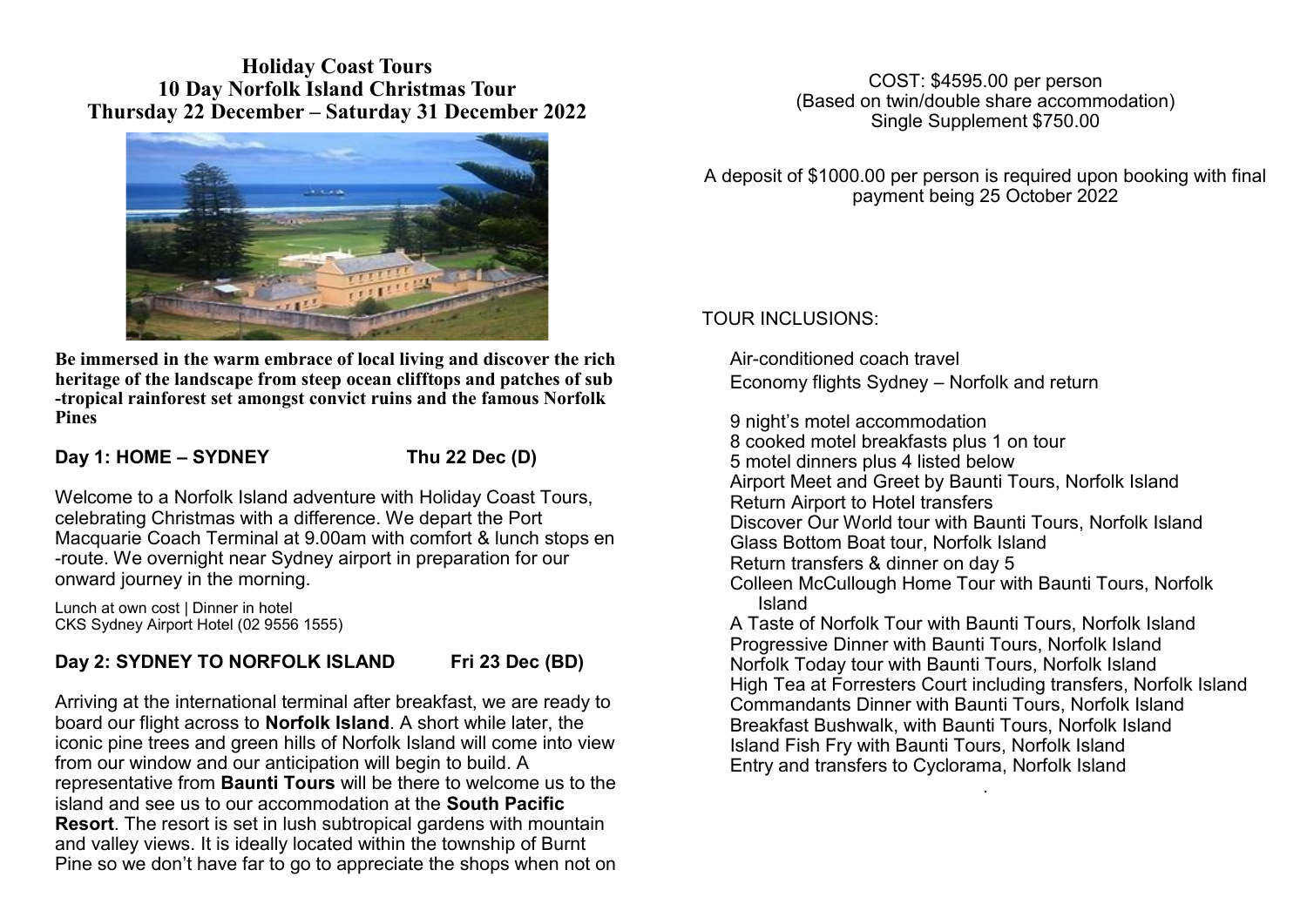ntertainer. It will be a wonderful way to finish our visit to Norfolk Island.

#### Breakfast & Dinner on tour

# **Day 9: NORFOLK ISLAND TO SYDNEY Fri 30 Dec (BD)**

This morning we visit **Cyclorama**, where we can walk inside a continuous 360 degree panoramic painting! It will feel as though we are standing on a pier or ship's deck and part of the scenes. A spectacular 3D effect is achieved with realistic perspective and detailed artwork stretching all the way to the visitor's feet. Storyboards, lists and maps explain the history in an easy to understand way.

Having been a Norfolk Island local for a short while, we arrive at the airport to prepare for our return flight. In Sydney we transfer to our accommodation for our final night on tour.

Breakfast in resort | Dinner in Sydney

#### **Day 10: SYDNEY TO PORT MACQUARIE Sat 31 Dec (B)**

Following breakfast we get underway for Port Macquarie. We arrive home later today with fond memories of our wonderful Christmas holiday on Norfolk Island.

*All itineraries are subject to change due to occasional restrictions in opening times/days of some attractions. We cannot be held responsible for any changes due to closures and inclement weather.*

tour. Settling into our rooms, enjoy a rest or perhaps take a wander around the resort to see what's on offer.

Breakfast & dinner in hotel 7 nights | South Pacific Resort, Norfolk Island (011 6723 22166)

# **Day 3: DISCOVER NORFOLK ISLAND Sat 24 Dec (BD)**

We wake to the peaceful sound of birds, a terrific way to start the day. Collected by Baunti Tours for the **Discover Our World** tour, we will be introduced to the island to set the scene for our stay. Our tour includes a visit to the convict buildings in historic Kingston and St Barnabas Chapel, built from the ruins of the New Gaol. Dinner tonight is at our hotel. Breakfast & Dinner in resort

# Day 4: CHRISTMAS ON NORFOLK Sun 25 Dec (BLD)

#### Merry Christmas!!

At the resort we'll enjoy a delicious **Christmas lunch** Norfolk-Island style including a glass of bubbly on arrival.

The remainder of the day is free to spend as we wish.

All meals at South Pacific Resort

# **Day 5: EXPLORING EMILY BAY Mon 26 Dec (BD)**

Today we are picked up for our unique **Glass Bottom Boat** tour. Once we've "walked the plank" with these 'mutineer descendants' it takes a minute to get to the Reef. View beautiful coral gardens and tropical fish inside the calm crystal waters of Norfolk's lagoon. Our guide will provide interesting commentary on this environmental tour.

Dinner this evening is at the Sunset Bar, owned by a local identity.

Breakfast in resort | Dinner offsite

# **Day 6:BOOKS & A PROGRESIVE DINNER Tue 27 Dec (BD)**

Our morning visit is to the home of one of Norfolk Island's more famous residents - **Colleen McCullough.** Today we have exclusive access into her private world. The well-known author of 24 books called Norfolk Island home for almost 36 years and she and husband, Norfolk Islander, Ric Robinson, created a luxurious